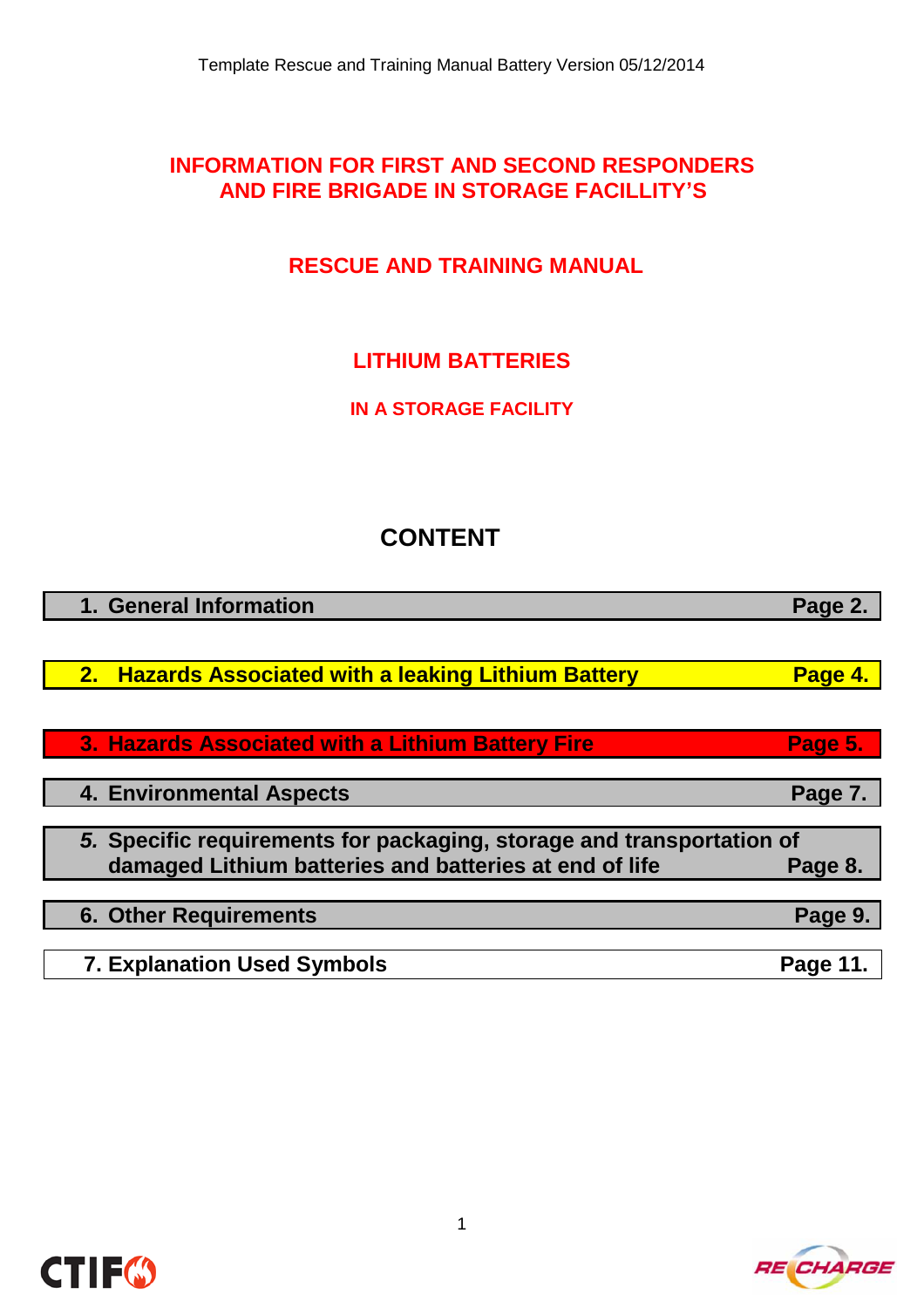| <b>INFORMATION FOR FIRST AND SECOND RESPONDERS</b><br>AND FIRE BRIGADE IN STORAGE FACILLITY'S<br><b>LITHIUM BATTERIES</b><br><b>IN A STORAGE FACILITY</b><br><b>NAME &amp; LOCATION OF THE FACILLITY</b> |                                                                                                             |                                                        |                                                      |
|----------------------------------------------------------------------------------------------------------------------------------------------------------------------------------------------------------|-------------------------------------------------------------------------------------------------------------|--------------------------------------------------------|------------------------------------------------------|
| Detailed address: XXX<br>Info in case of emergency: XXX<br><b>Contact Person: XXX</b>                                                                                                                    | Version: <b>XXX</b>                                                                                         |                                                        |                                                      |
| 1. General Information                                                                                                                                                                                   |                                                                                                             |                                                        |                                                      |
| 1.1 Plan, drawing of the location where the Lithium batteries are stored in the facility                                                                                                                 | <b>ILLUSTRATIVE EXAMPLE ONLY</b>                                                                            |                                                        |                                                      |
|                                                                                                                                                                                                          |                                                                                                             |                                                        | AREA I. High Voltage (HV) Batteries Lithium > 36.0 V |
| TOILET<br>AACHININ<br>REWORK<br>MACHINING<br>CHIP AREA<br>$\begin{bmatrix} 1 & 0 \\ 0 & 1 \end{bmatrix}$<br><b>RANSFORMER</b><br>ELECTRICILY                                                             | $\qquad \qquad \qquad \qquad \qquad \qquad \qquad \qquad \qquad \qquad$<br><b>AREA III: waste batteries</b> | <b>E</b><br><b>SETEP</b><br>Lithium Batteries < 36.0 V | <b>AREA II: Individual cells and Battery Packs</b>   |
| Batteries types(e.g. Li-ion,<br>high voltage, button cells)                                                                                                                                              | Location/area/fire compartment                                                                              |                                                        | Info: Type of storage and<br>quantity (approx.)      |
| <b>1. XXX</b>                                                                                                                                                                                            |                                                                                                             |                                                        |                                                      |
| 2. XXX                                                                                                                                                                                                   |                                                                                                             |                                                        |                                                      |
| 3. XXX                                                                                                                                                                                                   |                                                                                                             |                                                        |                                                      |

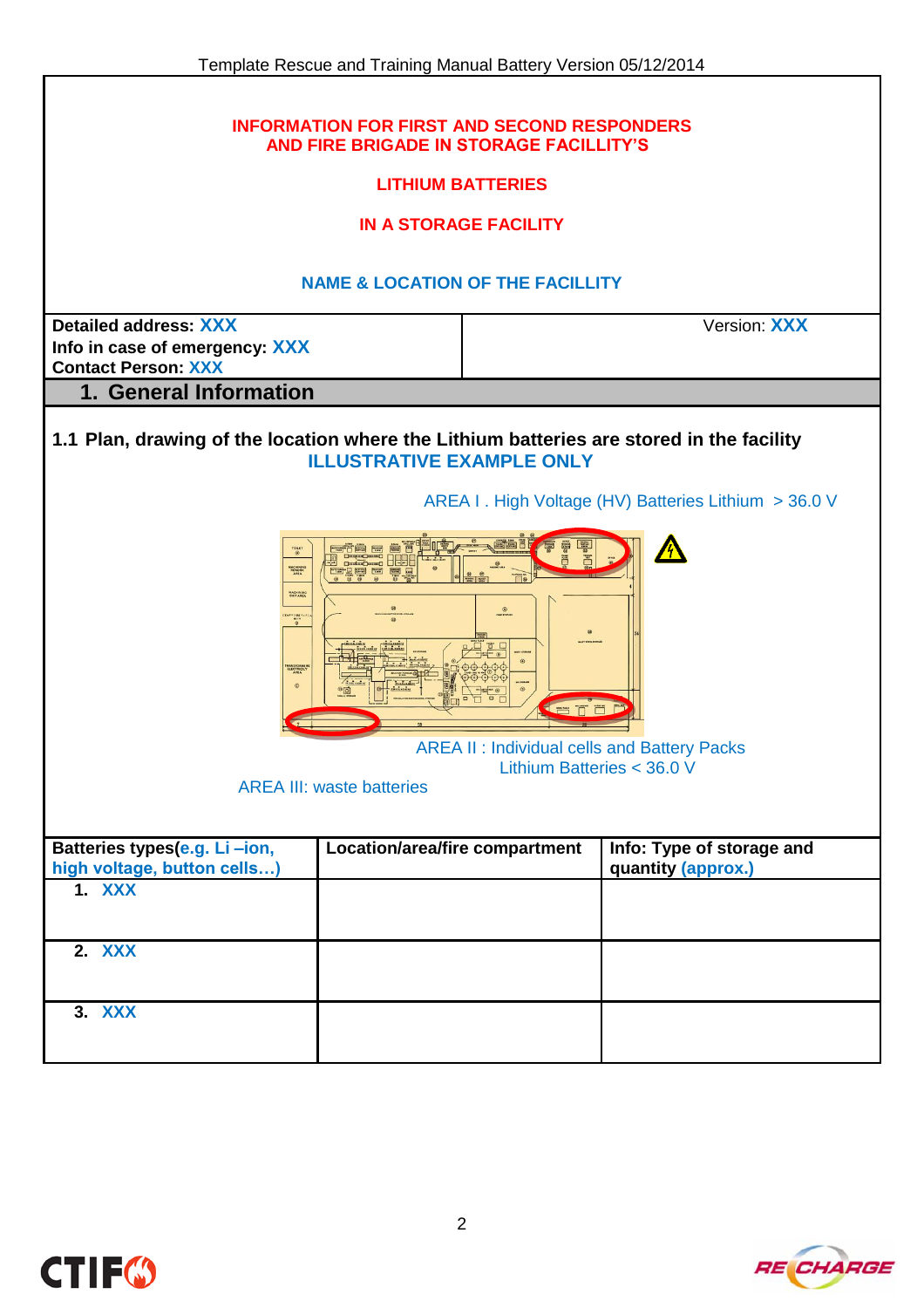- **1.2 Present stationary fire extinguish measures to mitigate fire of the different batteries types**: **e.g. sprinkler installation and the location of this (mentioned on the plan).**
- **1.3 Present other fire extinguish measures to mitigate fire of the different batteries types: : e.g**.  **large quantizes of dry sand and the location of this and transport means to put this sand on the fire ( mentioned on the plan).**
- **1.4 Present water retention systems in order to collect waste fire extinguish water: XXX**
- **1.5 Present fire compartments with fire walls to store Lithium batteries: XXX**

#### **1.6 General considerations in the event of damage to or fire with Lithium batteries.**

- Warn/ inform all responders and dispatch that Li-ion batteries may be involved.
- Always assume that the batteries are energized and fully charged.
- High Voltage batteries present potential deadly electrical shock hazard even when the battery is partially or fully discharged. To avoid serious injury or death from severe burns or electric shock, never breach high voltage battery assembly cover under any circumstance.
- When Li-ion batteries have been mechanically damaged there is a risk of fire as a result of a rapid temperature elevation in the battery due to e.g. an internal or external short circuit. Physical damage to Li- ion batteries may result in immediate or delayed release of toxic and/or flammable liquids and gases with a risk of fire.
- Leaking electrolyte from a Li-ion battery gives a typical sweet/ether-like odour.
- Venting/off-gassing vapours are potentially hazardous and flammable, and could contain hydrogen, and hydrogen fluoride.
- In case of fire, parts of the battery (e.g. cells) may be ejected as projectile, and fumes could contain hydrogen fluoride, carbon monoxide and carbon dioxide.

#### **1.7 Classification**

Lithium Batteries are classified as Dangerous Goods for Transportation under UN 3090, 3091, 3480, 3481. Class of Hazard: Class 9 (Miscellaneous).

NFPA Code: **XXX**



### **1.8 General first aid measures:**

#### **Exposure to High voltage (case of batteries with voltage higher than 60V).**

Use insulating gloves or protections.

Turn off the source of electricity, if possible. If not, move the source away from you and the person (victim), using a dry, nonconductive object made of cardboard, plastic or wood.

Check for signs of life (breathing, coughing or movement). If absent, begin cardiopulmonary recovery (CPR) immediately.

Prevent shock. Lay the person down and, if possible, position the head slightly lower than the body with the legs elevated.

After coming into contact with electricity, the person should see a doctor to check for internal injuries, even if he or she has no obvious signs or symptoms.

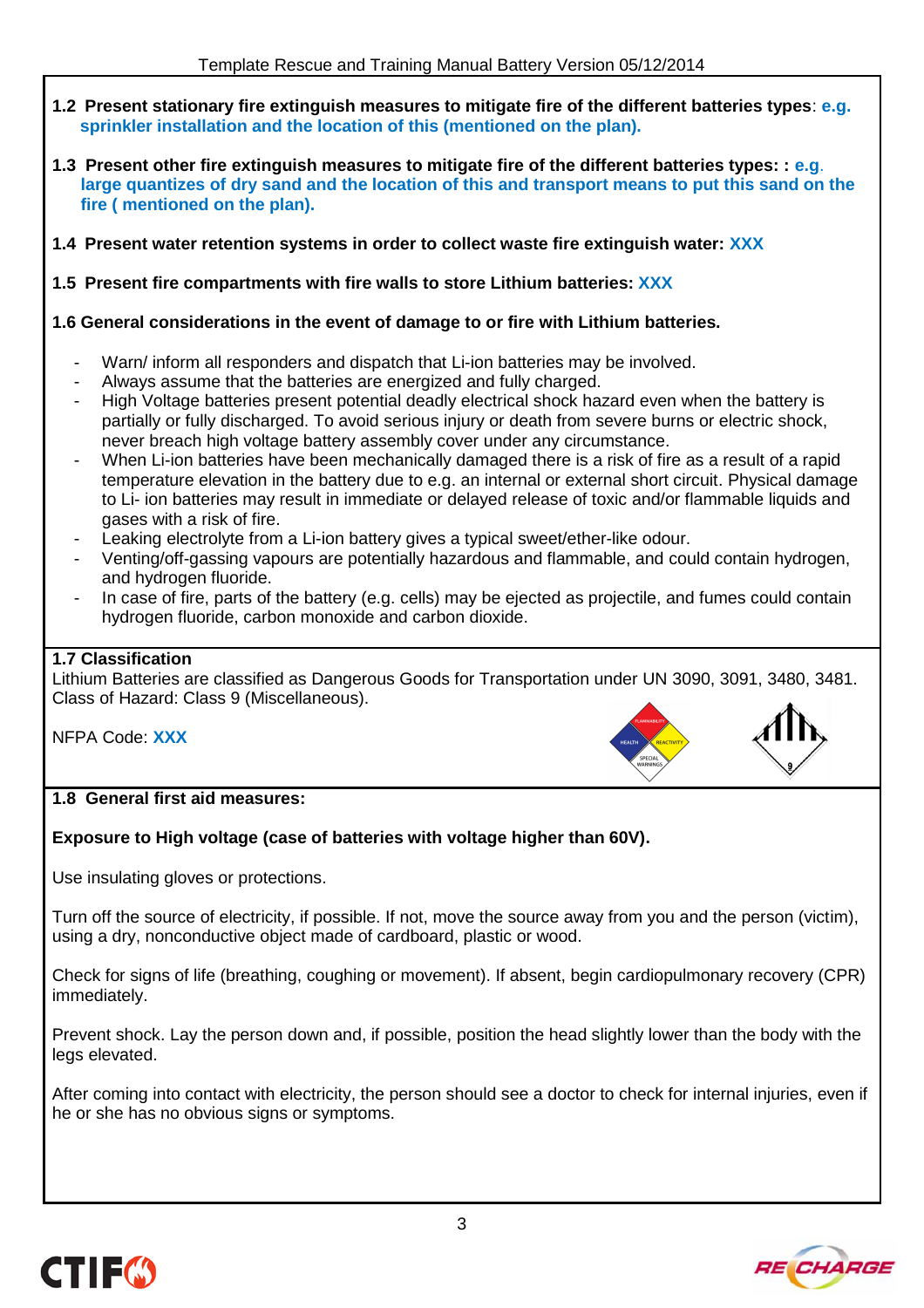**Exposure to Material/Electrolyte Mixture:**  The following actions are recommended if direct contact occurs with Electrolyte or Material mixture due to damage of battery pack or cells:

| <b>Inhalation</b>   | Leave area immediately, move to fresh air and seek medical attention if<br>tion occurs.                                                                                                                                                                                                                                                            |
|---------------------|----------------------------------------------------------------------------------------------------------------------------------------------------------------------------------------------------------------------------------------------------------------------------------------------------------------------------------------------------|
| Eye contact         | Rinse eyes with water for 15-20 minutes and seek medical attention<br>immediately.                                                                                                                                                                                                                                                                 |
| <b>Skin contact</b> | Wash area thoroughly with soap and water and seek medical attention if<br>÷.<br>irritation occurs.                                                                                                                                                                                                                                                 |
| Ingestion           | Do not give anything by mouth to a victim who is either unconscious or is<br>÷.<br>losing consciousness. If swallowed, rinse mouth with water and have victim<br>spit the wash water out. Repeat. Do NOT induce vomiting. If vomiting<br>occurs naturally, have victim lean forward to avoid aspiration. Call poison<br>control centre immediately |
|                     | Always contact medical assistance                                                                                                                                                                                                                                                                                                                  |
|                     | 1.9 Content of chemical products of the different stored batteries: If possible to determine                                                                                                                                                                                                                                                       |

**1.9 Content of chemical products of the different stored batteries: If possible to determine**  - The battery contains the following substances (in % by weight of the battery: **XXX** % ).

|  | Total weight battery : XXX |
|--|----------------------------|
|--|----------------------------|

| <b>NAME:XXX</b> | Weight %: | <b>UN Nr: XXX</b> | <b>CAS #:XXX</b> |
|-----------------|-----------|-------------------|------------------|
| <b>NAME:XXX</b> | Weight %: | UN Nr: XXX        | <b>CAS #:XXX</b> |
| <b>NAME:XXX</b> | Weight %: | UN Nr: XXX        | <b>CAS #:XXX</b> |
| <b>NAME:XXX</b> | Weight %: | UN Nr: XXX        | <b>CAS #:XXX</b> |
| NAME:XXX        | Weight %: | UN Nr: XXX        | <b>CAS #:XXX</b> |

|                                                                         | 2. HAZARDS ASSOCIATED WITH LEAKING LITHIUM BATTERY                                                                                                                                                                                                                                                                                                                                                                                                                                                                                                                                                                                                                      |
|-------------------------------------------------------------------------|-------------------------------------------------------------------------------------------------------------------------------------------------------------------------------------------------------------------------------------------------------------------------------------------------------------------------------------------------------------------------------------------------------------------------------------------------------------------------------------------------------------------------------------------------------------------------------------------------------------------------------------------------------------------------|
| <b>LEAKING BATTERIES and SPILLAGE</b>                                   |                                                                                                                                                                                                                                                                                                                                                                                                                                                                                                                                                                                                                                                                         |
| <b>Specific Attention</b><br><b>HEALTH</b><br>SPECIAL<br><b>WARNING</b> | 2.1 Risk of Inhalation and contact in non-fire situations<br>The electrolyte used in the Li-ion battery cells contains a volatile flammable organic<br>solvent and a corrosive substance.<br><b>Inhalation:</b> High vapour concentrations may cause respiratory tract irritation.<br>Eye contact: Eye contact may cause severe irritation and possibly a burning<br>sensation or corneal tissue injury.<br>Skin contact: skin contact may cause irritation. Prolonged contact with<br>electrolyte mixture may result in more severe irritation.<br>Ingestion: swallowing electrolyte mixture may cause gastrointestinal tract burns.<br>May cause nausea and vomiting. |

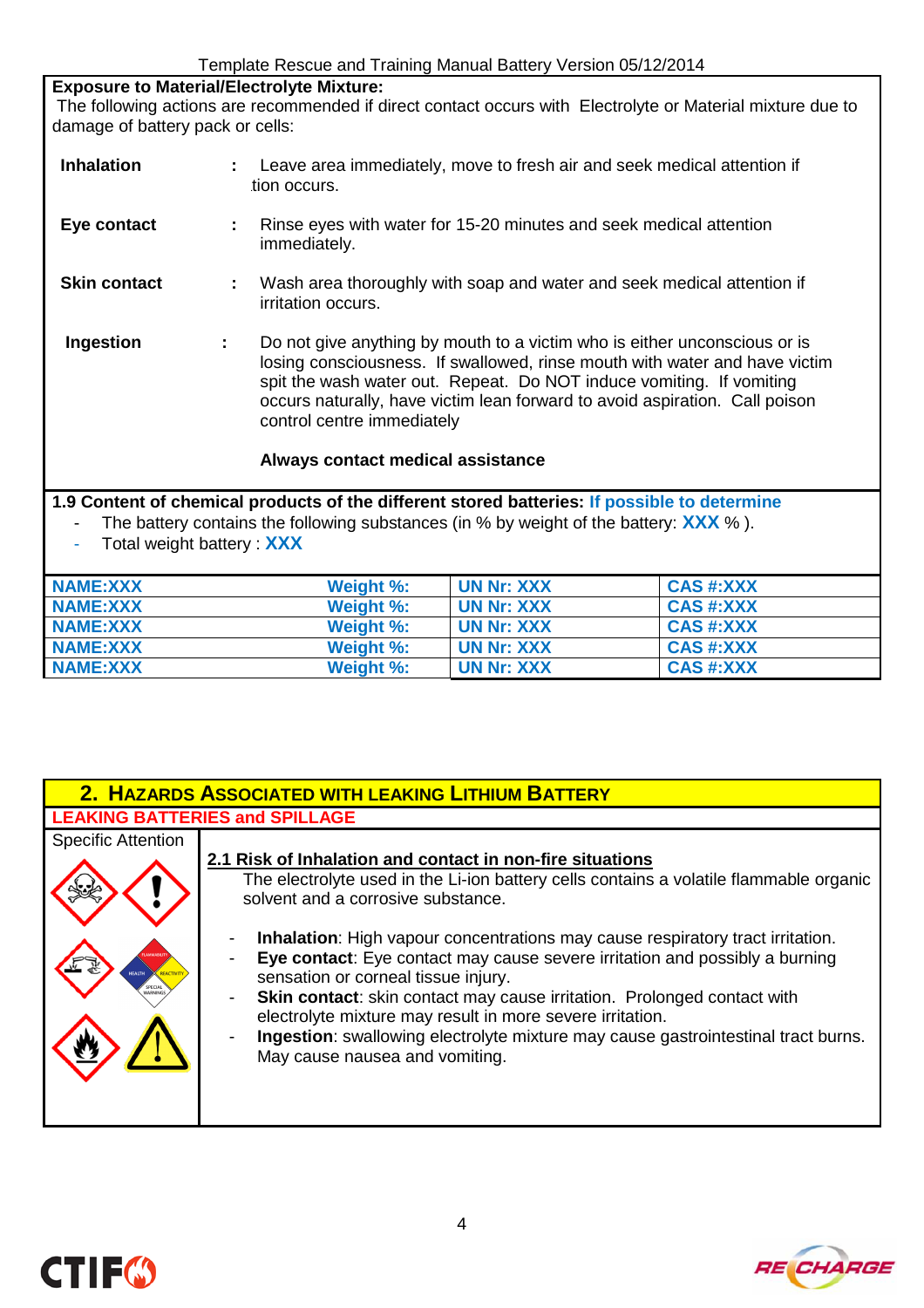| Template Rescue and Training Manual Battery Version 05/12/2014 |                                                                                                                                                                                                                              |  |  |  |
|----------------------------------------------------------------|------------------------------------------------------------------------------------------------------------------------------------------------------------------------------------------------------------------------------|--|--|--|
| <b>Safety Measures</b>                                         | 2.2 Recommended Personal Protective Equipment:                                                                                                                                                                               |  |  |  |
|                                                                | Use personal protective equipment. Avoid contact with skin and eyes. Ventilate the<br>area. Position yourself in the wind direction.<br>The information below refers to exposure to the substances contained in the battery. |  |  |  |
|                                                                | Respiratory track protection                                                                                                                                                                                                 |  |  |  |
|                                                                | Protective mask for acidic vapours or Self Contained Breathing Apparatus (SCBA) or<br>Air-purifying respirator equipped with acid gas cartridge                                                                              |  |  |  |
|                                                                | Hand protection                                                                                                                                                                                                              |  |  |  |
|                                                                | Neoprene or nitrile gloves (EN 374) or equivalent.                                                                                                                                                                           |  |  |  |
|                                                                | Eye protection                                                                                                                                                                                                               |  |  |  |
|                                                                | Safety glasses with side-shields conforming to EN166, or face shield equivalent.                                                                                                                                             |  |  |  |
|                                                                | Skin and body protection                                                                                                                                                                                                     |  |  |  |
|                                                                | Boots, apron, long sleeved clothing.                                                                                                                                                                                         |  |  |  |
|                                                                | Absorption/neutralisation see chapter 4: Environmental aspects.                                                                                                                                                              |  |  |  |
|                                                                |                                                                                                                                                                                                                              |  |  |  |

| 3. Hazards Associated with a Lithium Battery Fire |                                                                                                                                                                                                                                                                                                                                                                                                                                                                                                                                                                                                                                                |  |
|---------------------------------------------------|------------------------------------------------------------------------------------------------------------------------------------------------------------------------------------------------------------------------------------------------------------------------------------------------------------------------------------------------------------------------------------------------------------------------------------------------------------------------------------------------------------------------------------------------------------------------------------------------------------------------------------------------|--|
| <b>FIRE</b>                                       |                                                                                                                                                                                                                                                                                                                                                                                                                                                                                                                                                                                                                                                |  |
| <b>Specific Attention</b>                         | 3.1 Hazards in case of fire involving a Lithium Batteries in a Storage Area.<br>Lithium batteries can generate heat and contains flammable substances.<br>When one cell ignites there is a risk a propagation of the fire to neighbour cells<br>(Thermal runaway).<br>Parts of the battery (e.g. cells) may be ejected as projectile. When the inside<br>cells of the battery are damaged flammable liquid may be expelled from the<br>battery,<br>If you detect leaking fluids, sparks, smoke, flames, increased temperature,<br>gurgling or bubbling sounds from a Lithium-Ion battery storage area, anticipate a<br>potential battery fire. |  |
|                                                   | 3.2 Hazard of gaz inhalation in Fire Situations<br>Toxic gases are emitted as by-products of combustion, including carbon<br>monoxide, carbon dioxide and hazardous fluorinated substances.<br>In case flames are extinguished, flammable gaz can be emitted by the cells,<br>containing hydrogen, hydrogen fluoride, carbon monoxide, carbon dioxide,<br>aldehydes, and short chain hydrocarbons.                                                                                                                                                                                                                                             |  |
| <b>Safety Measures</b>                            | 3.3 Recommended Personal Protective Equipment:                                                                                                                                                                                                                                                                                                                                                                                                                                                                                                                                                                                                 |  |
|                                                   | Wear always full Personal Protective Equipment suitable for organic solvents and<br>Self-Contained Breathing Apparatus (SCBA).                                                                                                                                                                                                                                                                                                                                                                                                                                                                                                                 |  |
|                                                   | To avoid serious injury or death from severe burns or electric shock, never<br>breach or remove the high voltage battery assembly protection under any<br>circumstance.                                                                                                                                                                                                                                                                                                                                                                                                                                                                        |  |



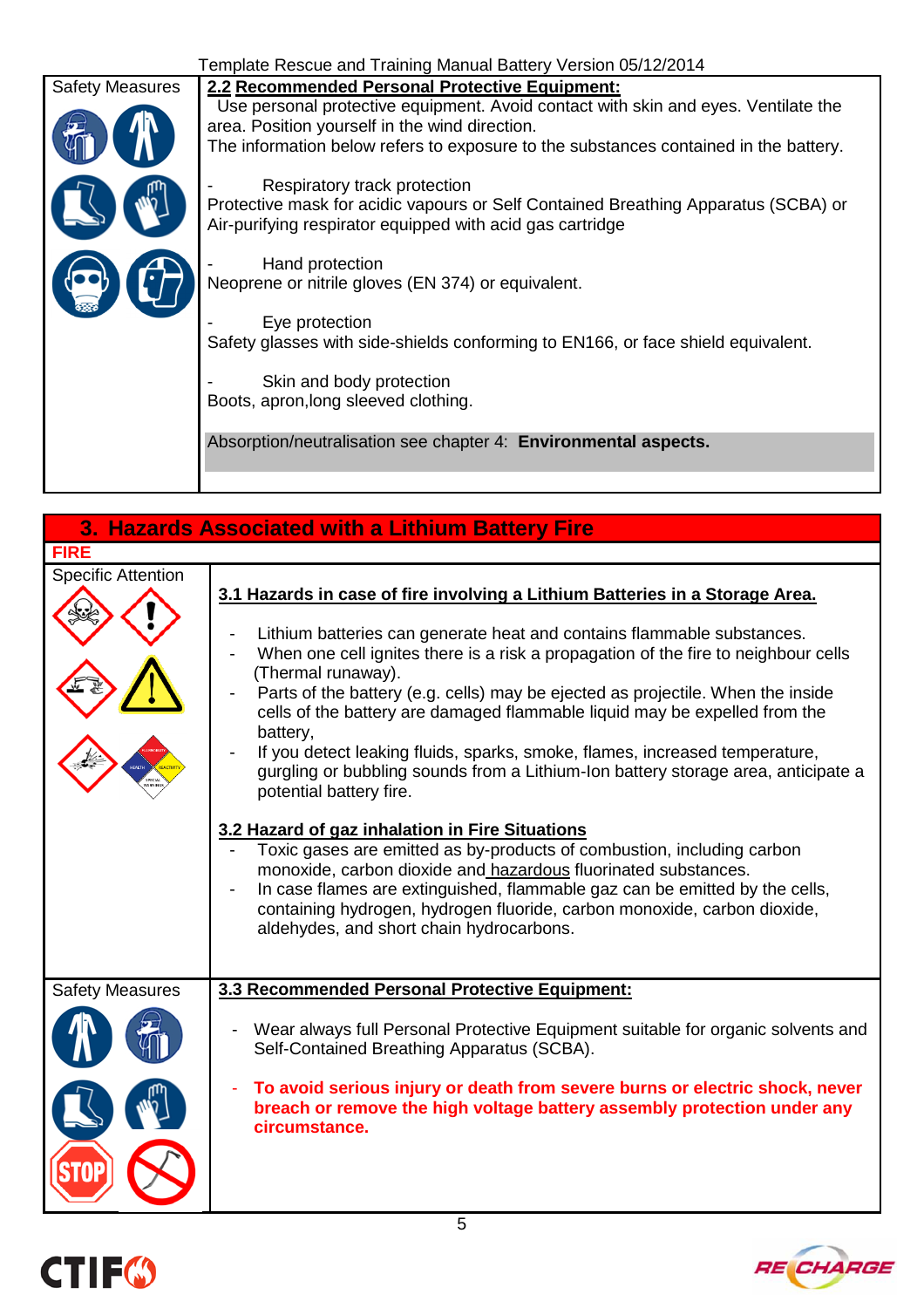

# **1 st Objective**

**3.3 Extinguish Fire**

In case of a large fire, cool down the batteries with an overflow of water in order to reduce the temperature of the battery and the environment.

**Note:** Nevertheless, the decision to use an overflow of water is depending on the local circumstances (water retentions systems, environment risks,…). **Caution for the use of water**

- If water is used on active batteries, caution should be taken to avoid the electrical hazard that may be present (in case of high voltage battery (> 36 Volts).
- the decision to use large amount of water is depending on the local circumstances (water retentions systems, environment risks,…).
- In case of fire of large Lithium metal or Lithium metal polymer batteries, the use of water may increase the energy /heat release. In such case, stop the use of water and allow the energic fire of the battery during 15 minutes. Protect or cool with water the surrounding to avoid propagation of the fire.

#### **2 nd Objective:**

Shutting off the oxygen supply to the fire: foam can be used on that purpose, or other suitable mineral agents (e.g. sand, vermiculite…).

#### **Offensive attack**

Use copious quantities of water with 3% AFFF.(see 1st Objective)

- During application, caution should be exercised as flammable particles may be ejected from the fire
- If necessary use monitors to quaranty safe distance

Make sure the area is ventilated in order to avoid any accumulation of hydrogen or other explosive gas, particularly in case of waste containing Li-metal batteries

#### **Defensive attack**

- Recommended if the high voltage batteries are involved and no exposures are present. Due to the difficulty in reaching the burning cells inside the battery with the extinguishing agent, the Incident Commander may choose to allow it to burn itself out. Any individuals without SCBA should remain upwind of the fire an avoid inhalation, due to toxic compounds in the smoke.
- Fire crews may utilize a water stream or fog pattern to protect exposures or to control the path of smoke.
- Fire Fighters may utilize a water stream or fog pattern to protect exposures or to control the path of smoke
- Allow battery to cool to ambient temperature before approaching. Measure temperature remotely with an infrared temperature (IR) gun or similar device, if available

**WARNING:** There is a possibility for delayed ignition or re-ignition of a lithium-ion battery fire even after it is believed to be extinguished. This may remain an issue until the batteries are properly handled/ managed/ conditioned by a qualified person. Re-ignition may appear even after a few days.



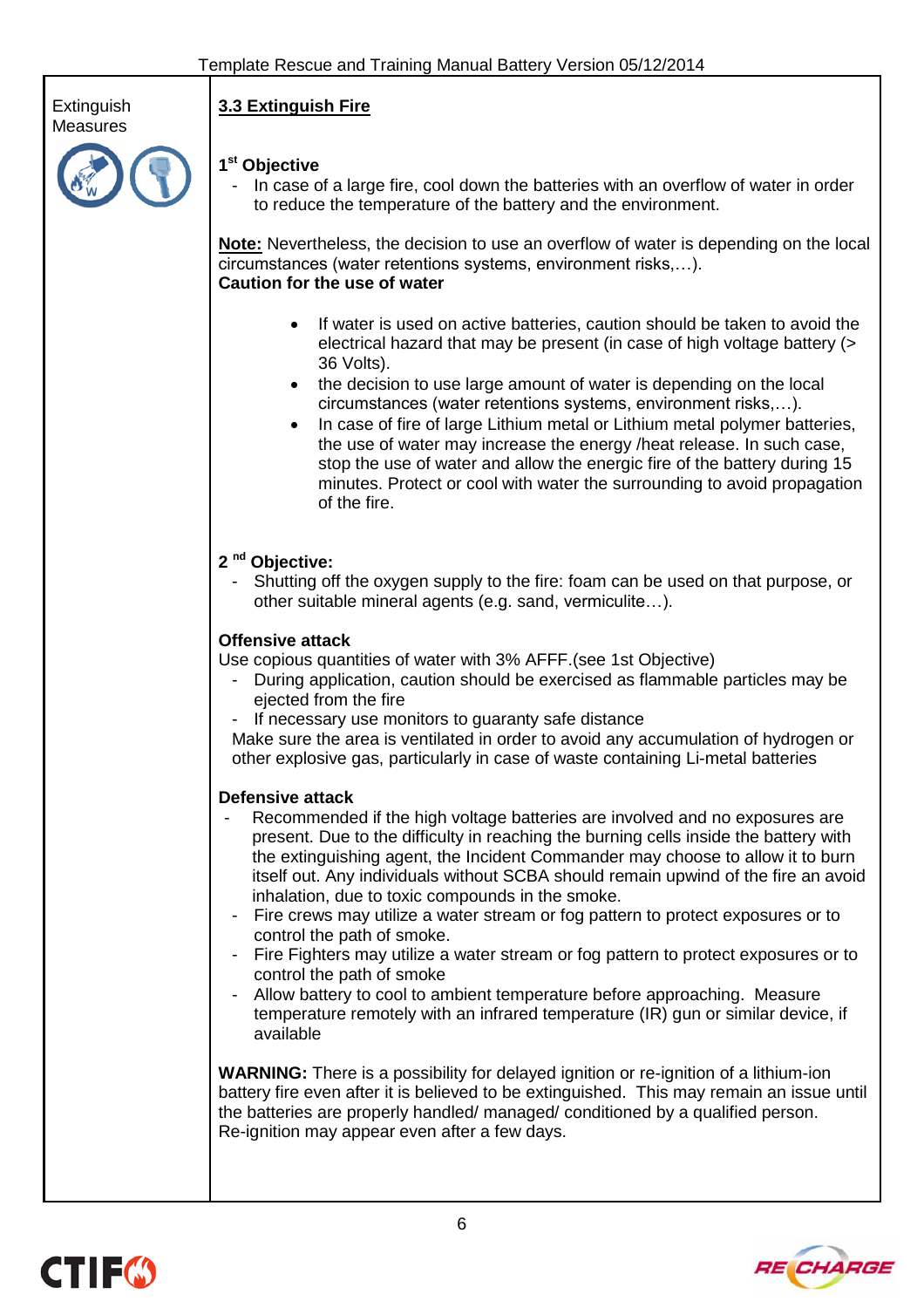| <b>4. Environmental Aspects</b> |                                                                                                                                                                                                                                                                                                                                                                                                                                                                                 |  |
|---------------------------------|---------------------------------------------------------------------------------------------------------------------------------------------------------------------------------------------------------------------------------------------------------------------------------------------------------------------------------------------------------------------------------------------------------------------------------------------------------------------------------|--|
| <b>IN ALL CASES</b>             |                                                                                                                                                                                                                                                                                                                                                                                                                                                                                 |  |
| <b>Specific Attention</b>       | 4.1 Absorbent materials.<br>To confine the spillage of liquids and the fire: use dry materials such as sand or<br>mineral absorbing agents.<br>Cleanup all spills/leaks immediately using an absorbent material such as<br>vermiculite or dry sand. Neutralization is not necessary.<br>Collect all contaminated absorbent material in a designated approved plastic waste<br>container (non-conductive).<br>After intervention, rinse the affected areas with water adequately |  |
|                                 | 4.2 Recommended Personal Protective Equipment:                                                                                                                                                                                                                                                                                                                                                                                                                                  |  |
| <b>Safety Measures</b>          | Handle Li- ion spills using the following personal protective equipment (PPE)<br>Safety glasses or face shield<br>Chemical resistant neoprene or nitrile gloves<br>Protective apron or coveralls<br>Protective mask for acidic vapours or SCBA.                                                                                                                                                                                                                                 |  |
|                                 | Perform gross decontamination by removing affected clothing. Wash skin with water<br>and soap.                                                                                                                                                                                                                                                                                                                                                                                  |  |
|                                 | <b>4.2 Treatment of Waste Water.</b><br>Confine the effluent or the contaminated material and collect it as hazardous waste<br>(water) for appropriate treatment.<br>Pick up and transfer to properly labelled containers.<br>Dispose of in accordance with local waste management legislation and emissions<br>regulations.                                                                                                                                                    |  |



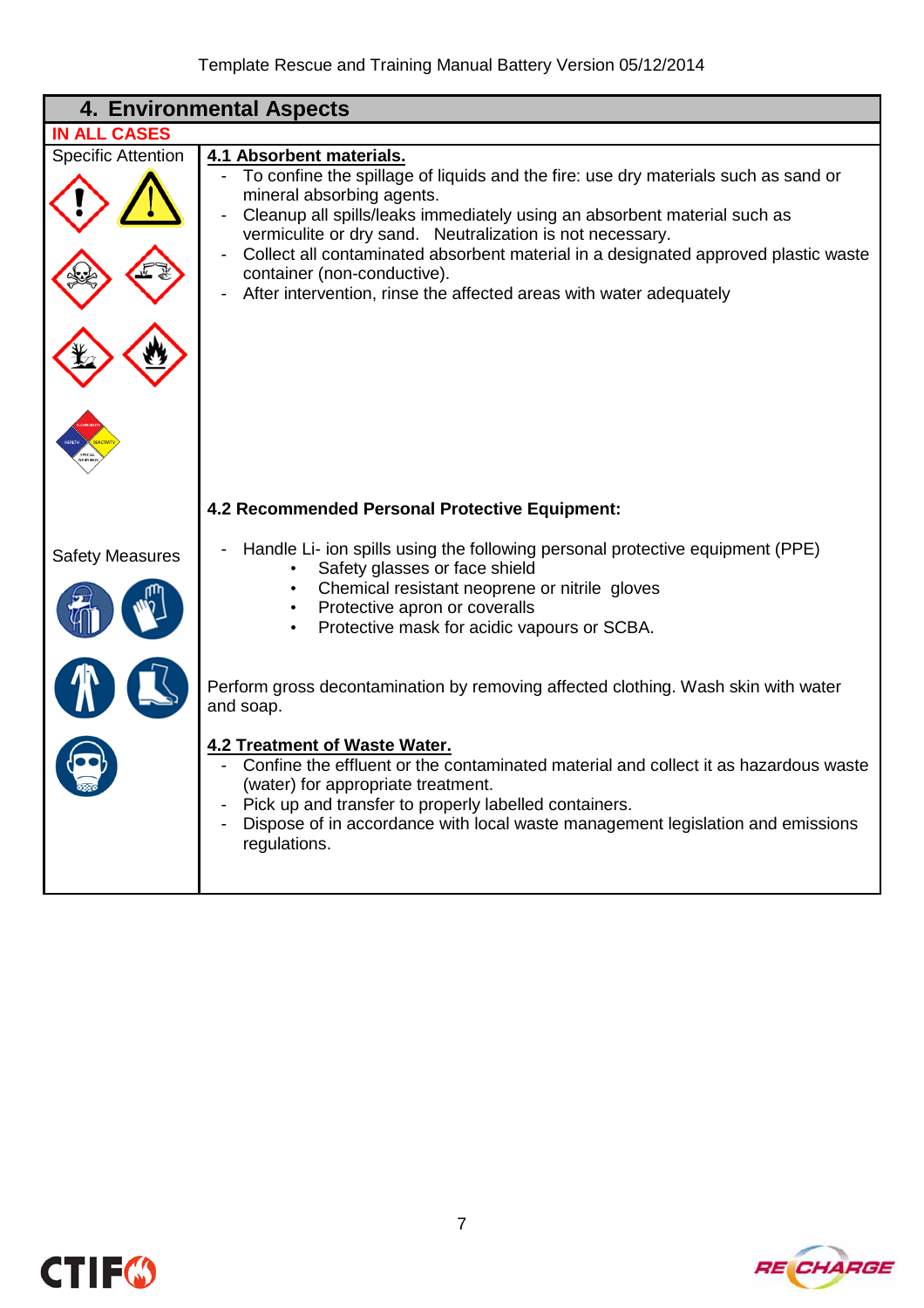## **5. Specific requirements for packaging, storage and transportation of damaged Lithium batteries.**

Safety **Measures** During Storage and **Transport** 

**When damaged, lithium batteries can release substances with corrosive properties and are offering a risk of fire.**

**I case of waste mix, the higher the concentration of Lithium batteries in the waste mix, and the more damaged they are, the higher the risk of fire.** 

**Among others, it is recommended to maintain the ratio of Lithium Batteries in Zinc-Alkaline collections streams low in orderto keep the risk of fire low for transport and storage.** 

**The most hazardous waste are the sorted lithium batteries waste (particularly when damaged e.g. as in the case of batteries from WEEE scrap after shredding), or lithium batteries production scraps. Transport and handling of such waste without batteries short circuit protection or cushioning material is not recommended**

- Use insulative materials for damaged or non-insulated Lithium batteries handeld in bulk:
	- o example of quantities ratios (by weight) for a safe homogenous mix of batteries and several cushioning materials:

|                               | vermiculite | sorbix | Pyrobubbles | Absorbant | sand |
|-------------------------------|-------------|--------|-------------|-----------|------|
| weight<br>ratio vs<br>battery | 0,4         | 0,4    | 0,6         | 0,6       |      |
| volume<br>ratio vs<br>battery | 10          | 5,5    | 5           | 1.7       | 1,6  |

- Use adapted process controls, and detectors (Very Early Smoke Detection Alert, thermal cameras,…). In case of transport of containers/drums of high fire risk material, monitor the risk of overheat during the following 24h at least.
- Immediately isolate the batteries in a safe place if, during operation, they emit an unusual smell, develop heat, change shape/geometry, or behave abnormally (see part 1.4).

**Li-ion Batteries and Li-Metal batteries** are classified as Dangerous Goods for transport according to the UN Model regulation for the Transport of Dangerous Goods. They are classified under CLASS 9 Dangerous Goods due to their dual hazard properties associated with their chemical and electrical content

**UN 3090 : Lithium-Metal Batteries UN 3091 : Lithium-Metal Batteries contained in equipment or packed with equipment.**

**UN 3480 : Lithium-Ion Batteries UN 3481 : Lithium-Ion Batteries contained in equipment or packed with equipment.**

Damaged or defective batteries can only be transported according to the UN Regulation for the transport of dangerous goods (UN 3480).



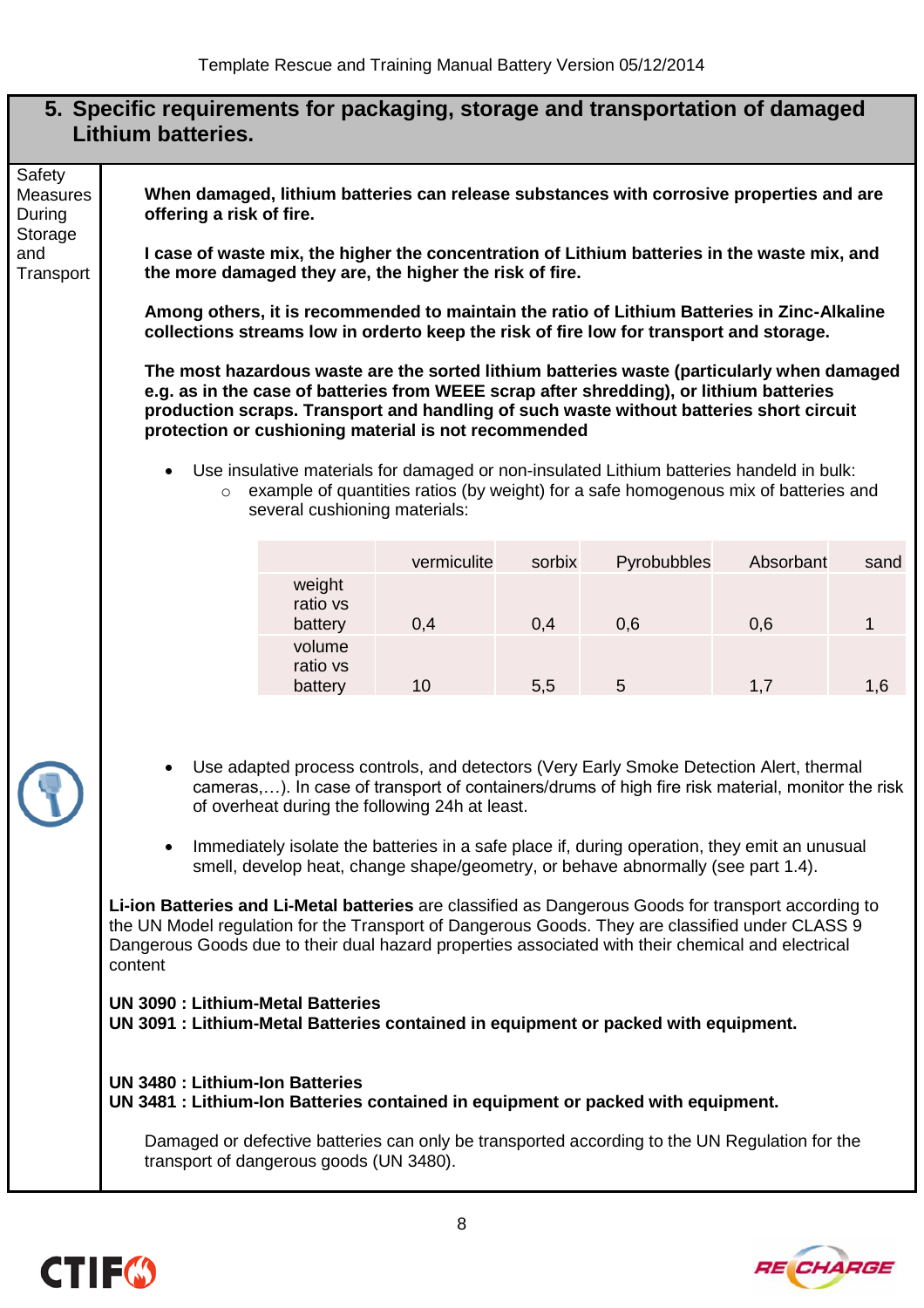#### **6. Other Requirements**

#### **General Storage requirements**

Consider the specific risk of the material before selecting adapted storage conditions.

- keep the waste Lithium batteries in a separate storage. Do not mix different waste batteries type in the same storage area.
- Keep in a dry, cool and well-ventilated place.
- Keep away from heat sources (max 60°C) and sources of ignition. Protect from direct exposure to sunlight.
- Keep away from water and condensation
- In case of storage of higher fire risk materials (e.g. concentration of lithium batteries only,...), consider specific isolated buildings, equipment's with detectors and/or sprinklers protection systems, and external surveillance**.**

It may be advisable to store limited quantities in a given area (E.G. <10 m2), the quantity should not be larger than 6 euro pallets or an equivalent of 6.0 m3 of batteries or equipment containing batteries. The storage of the pallets should not be higher than 2 meters.

Safety measures for storage shall be organized with the relevant safety team at the plant. It shall be adapted to the local Emergency Response Capacity.

It can be mentioned that the EU Batteries Directive 2006/66/EC, in its Annex 2 Part A, Treatment § 2. requires…

*"treatment and any storage including temporary storage at treatment facilities shall take place in sites with impermeable surfaces, and suitable weatherproof covering or in suitable containers."*



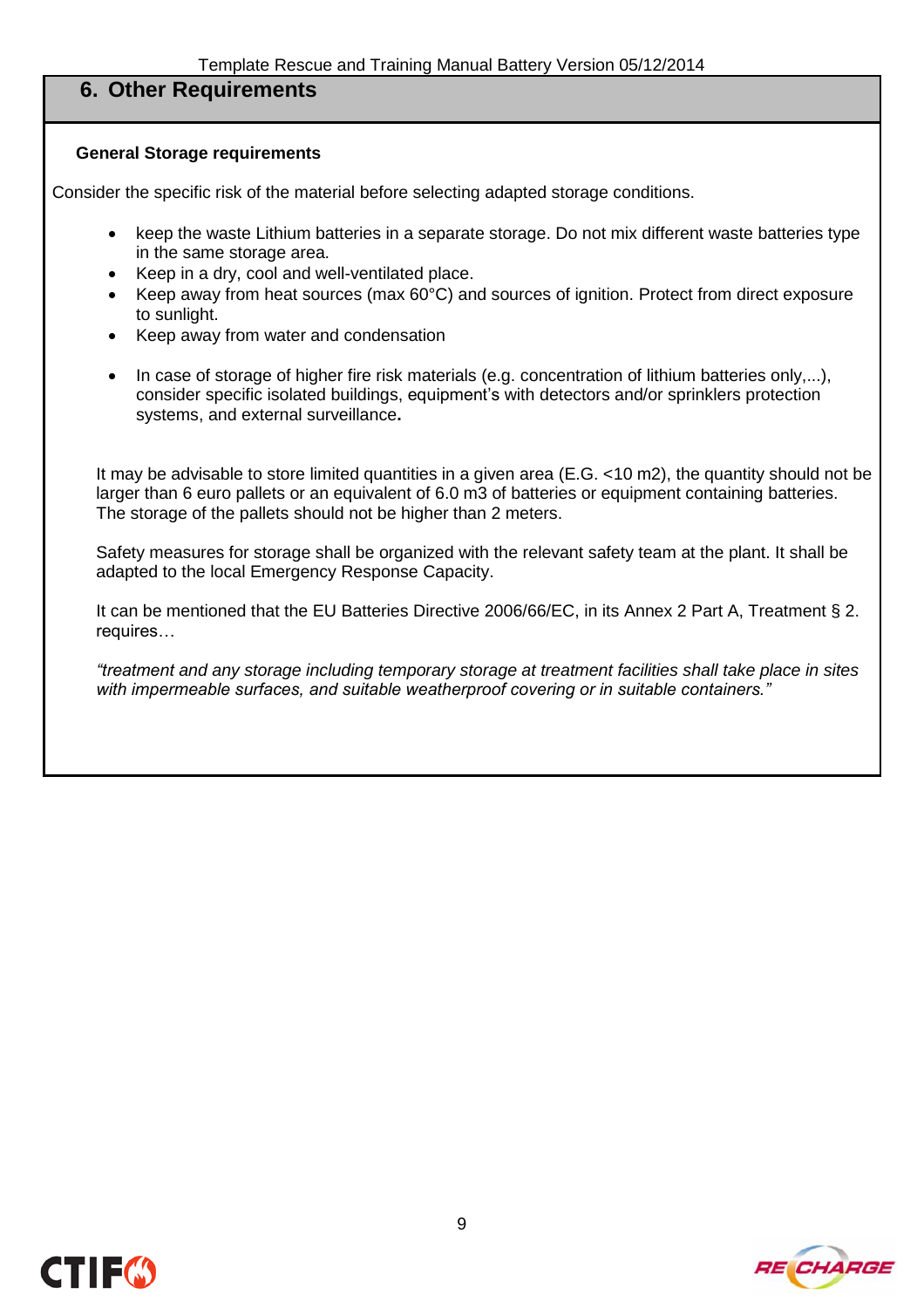#### **Author: XXX Sources:** *XXX*

#### *Following text may never be deleted!*

This template is developed as an "example of good practice" in cooperation with RECHARGE and CTIF This document is not legally binding. It is prepared with the best information available to the authors at the time of its preparation. The information contained in this template rescue and training manual may be updated without notice.

The information on this template must be further filled in (XXX) and specific adapted to the type of battery by the car manufacturer! The information in the template has to be approved by the car manufacturer before distribution of this specific document. The manufacturer is always the final author of the "filled in training and rescue manual" and it relays always under his responsibility.

This template is built for fire fighters/rescue workers/towing and maintenance, as free information source at the scene and after. Also usable for training purposes.

Misuse of this document, containing specialized and lifesaving information, in any form or shape is punishable by law.

All rights reserved, Copyright protected. ©

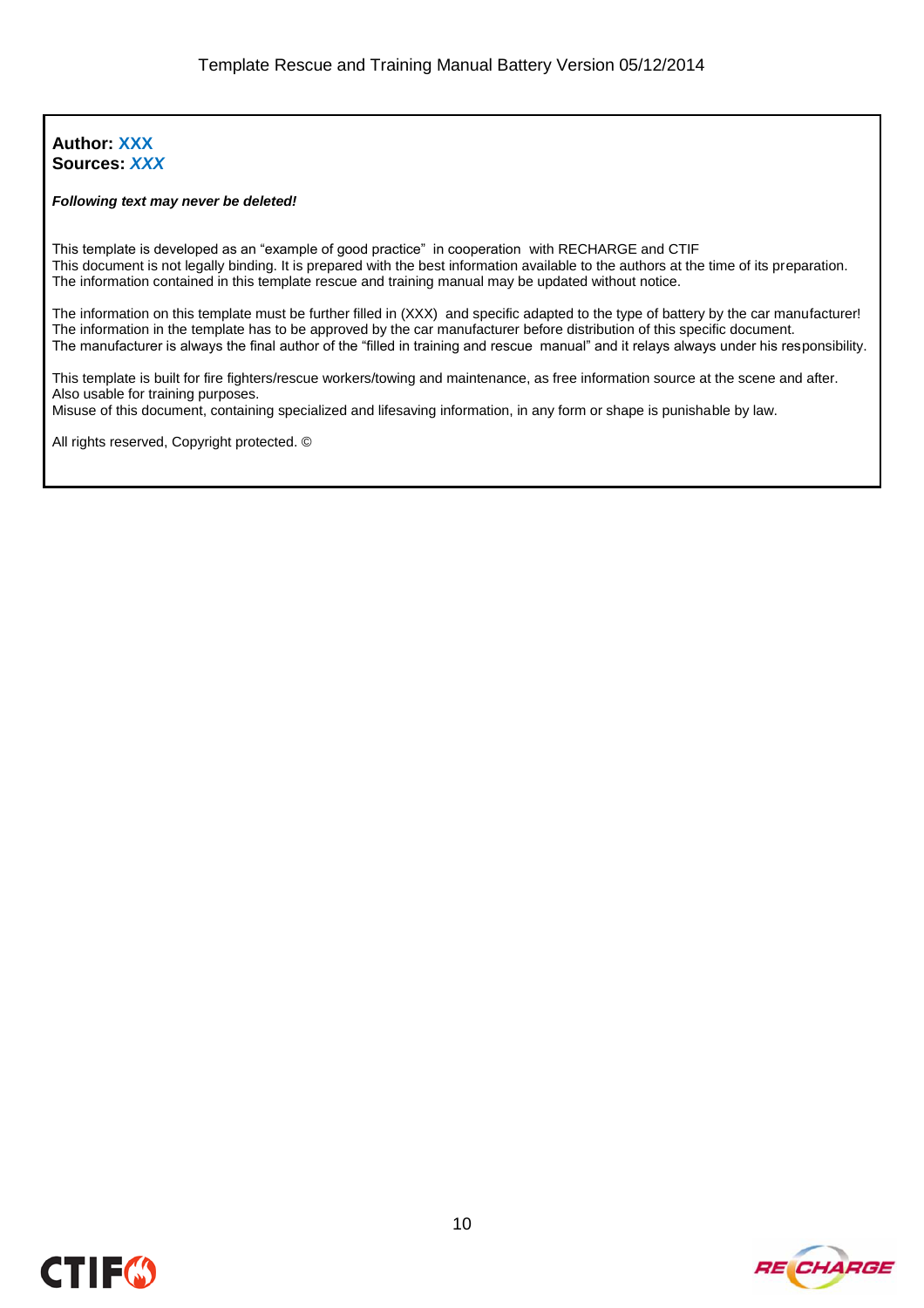# **8. Explanation used symbols**

| Only mention used symbols in the list |                                   |  |
|---------------------------------------|-----------------------------------|--|
|                                       | Use water to extinguish           |  |
|                                       | Do not break open                 |  |
|                                       | <b>Use heat Camera</b>            |  |
|                                       | Danger electricity/electric shock |  |
|                                       | Wear safety boots                 |  |
|                                       | Wear safety gloves                |  |
| A                                     | <b>Wear protective clothing</b>   |  |
| Q                                     | Wear face shield                  |  |
|                                       | Wear protective mask              |  |

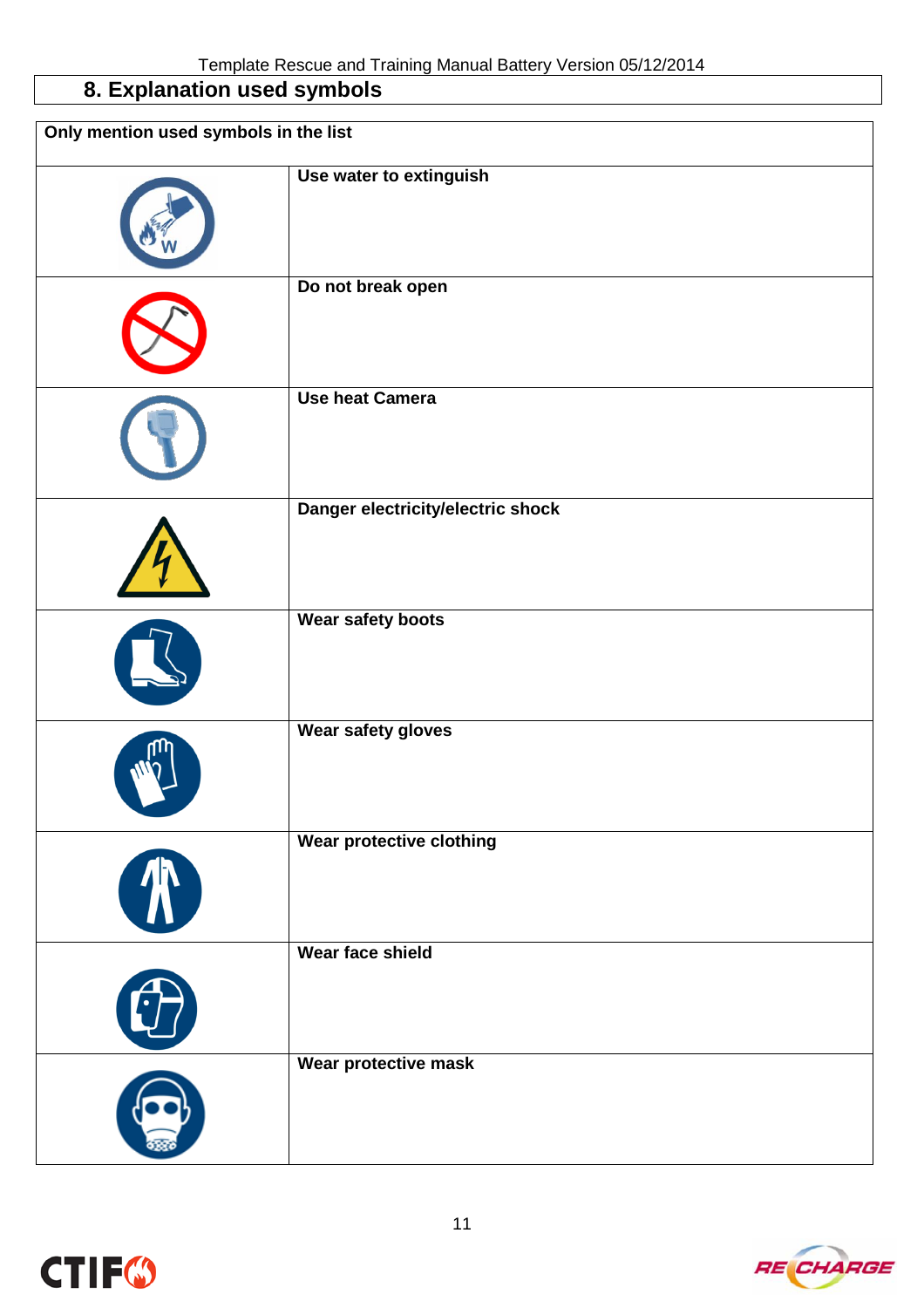|                                        | Wear breathing apparatus                                          |
|----------------------------------------|-------------------------------------------------------------------|
|                                        | <b>Disassembly only allowed</b><br>by qualified persons           |
| <b>HEALTH</b><br>REACTIVITY<br>SPECIAL | <b>NFPA 704 Hazard Identification System</b><br>(To be filled in) |
|                                        | <b>Explosive</b>                                                  |
|                                        | <b>Flammable</b>                                                  |
|                                        | <b>Corrosives</b>                                                 |
|                                        | <b>Caution harmful</b>                                            |
|                                        | <b>Acute toxicity</b>                                             |
|                                        | <b>Environmental hazard</b>                                       |